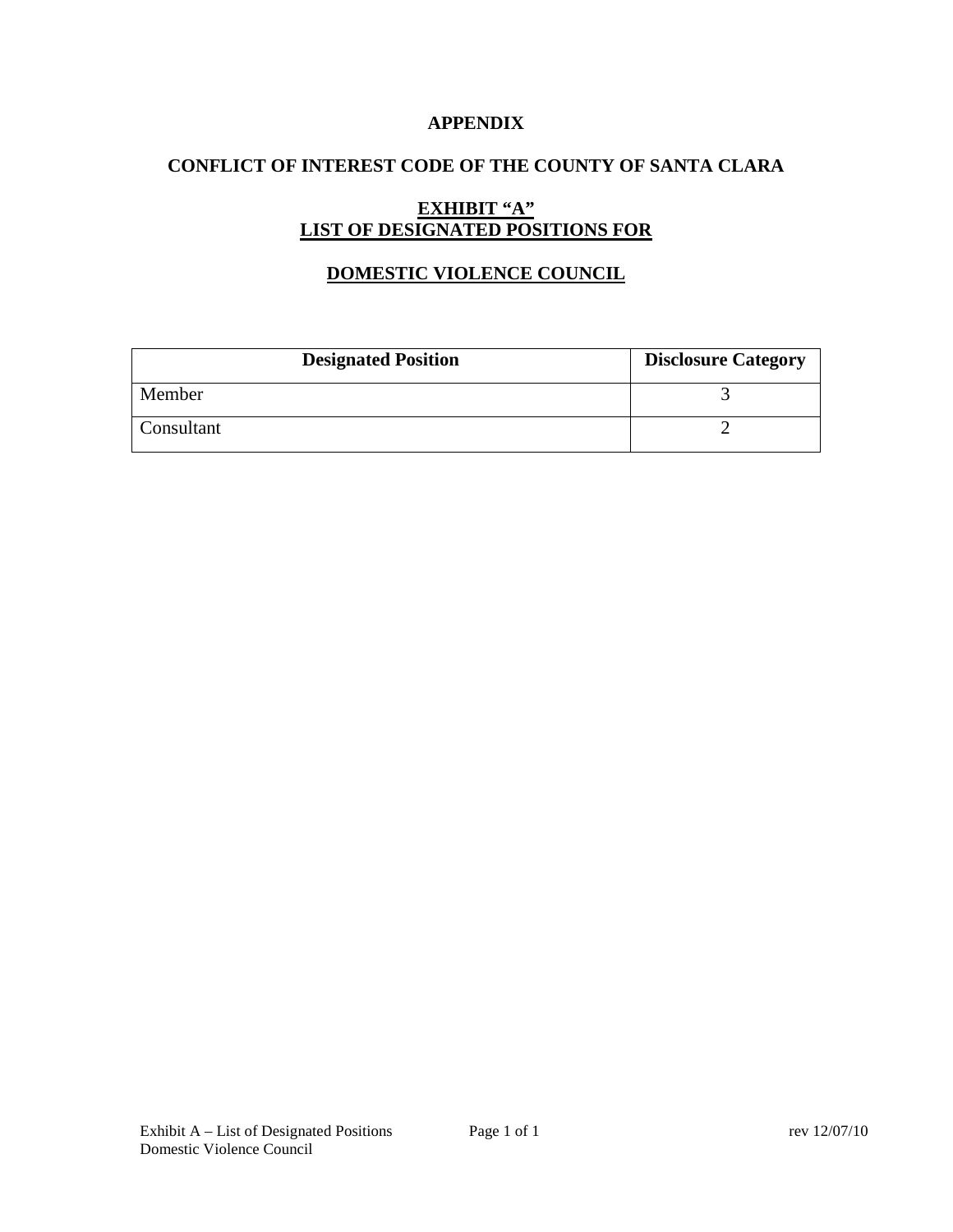#### **APPENDIX**

### **CONFLICT OF INTEREST CODE OF THE COUNTY OF SANTA CLARA**

# **EXHIBIT "B" DISCLOSURE CATEGORIES FOR**

# **DOMESTIC VIOLENCE COUNCIL**

Pursuant to the County of Santa Clara's Conflict of Interest Code, Disclosure Categories 1 and 2 shall read as follows for all Code Agencies.

**Disclosure Category 1:** Persons in this category shall disclose:

(1) all investments in, business positions in, and income (including gifts, loans and travel payments) from:

(a) all sources that provide, plan to provide, or have provided in the last two years, facilities, goods, software, hardware, or related technology, equipment, vehicles, machinery or services, including training or consulting services, to the County;

(b) all sources that are subject to the regulatory, monitoring, investigatory, enforcement, valuation, certification, permit or licensing authority of, or have an application for a license, permit or certificate pending before, the County;

(c) all sources that receive, are planning to apply to receive, or have received in the last two years, grants or other monies from or through the County; and sources that receive referrals to provide assessments and/or treatments that are required or recommended by the County; and

(2) all interests in real property in the County of Santa Clara located entirely or partly within the County, or within two miles of County boundaries, or of any land owned or used by the County.

**Disclosure Category 2:** Each Consultant shall disclose: (1) all investments in, business positions in, and income (including gifts, loans and travel payments) from: (a) all sources that provide, plan to provide, or have provided in the last two years, facilities, goods, software, hardware, or related technology, equipment, vehicles, machinery or services, including training or consulting services, to the County; (b) all sources that are subject to the regulatory, monitoring, investigatory, enforcement, valuation, certification, permit or licensing authority of, or have an application for a license, permit or certificate pending before, the County; (c) all sources that receive, are planning to apply to receive, or have received in the last two years, grants or other monies from or through the County; and